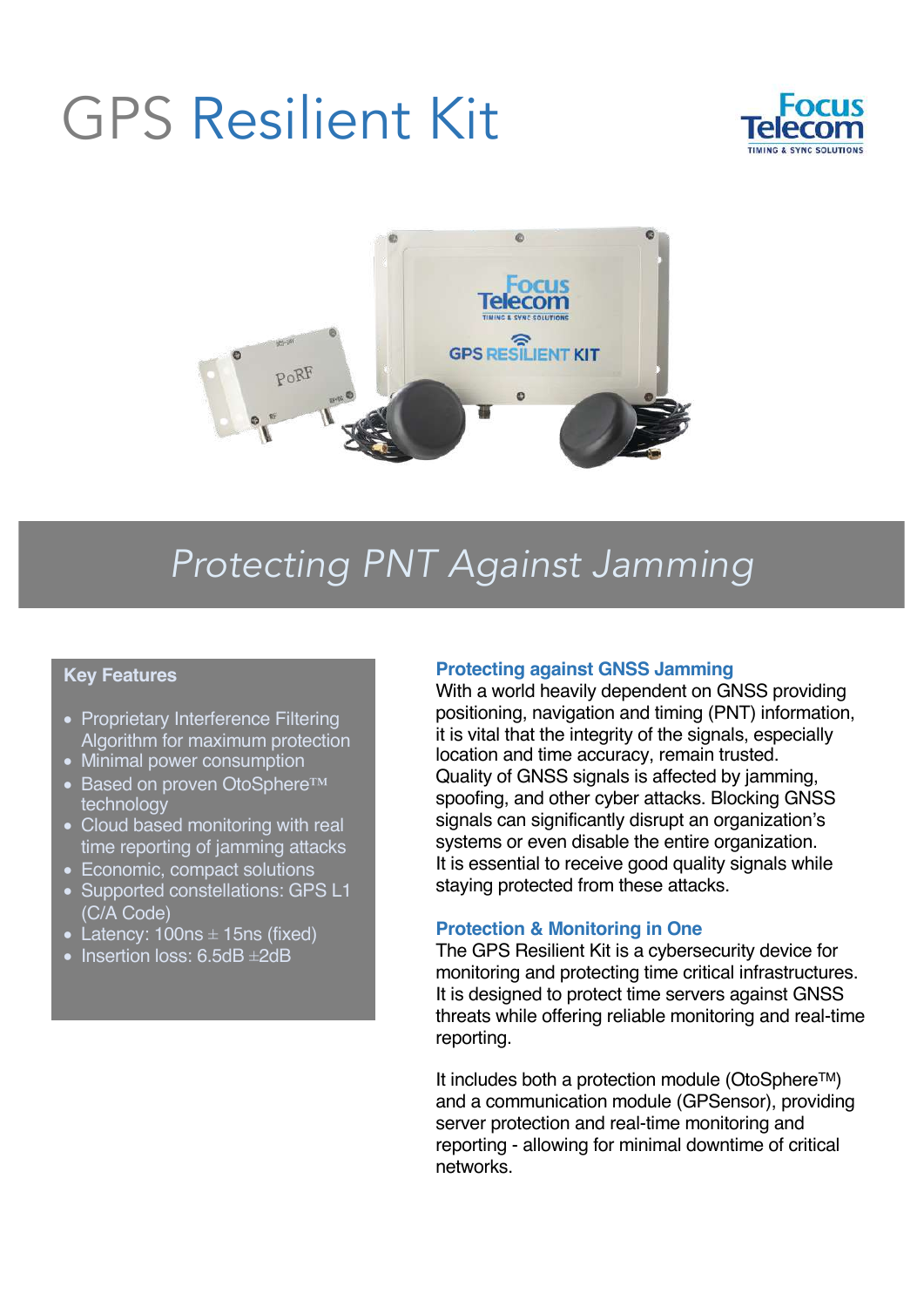# **OtoSphereTM – Core Technology**

At the heart of the GPS Resilient Kit is InfiniDome's OtoSphereTM, a small module that protects any GNSS-based system against jamming attacks. It ensures continuity of timing and navigation capability thus making any receiver more resilient.

No other solution offering similar protection is as small, light, affordable, or easy to install as OtoSphere<sup>™</sup>.

# **Patent protected and unique**

Our unique interference filtering algorithm combines the patterns from 2 omni-directional antennas. OtoSphereTM analyses the direction of the jamming attempt and feeds it into its algorithm, enabling it to filter out the jamming/spoofing signals.

# **InfiniCloud monitoring and management**

GPS Resilient Kit features a GPSensor and comms module. This provides real time monitoring that is reported to our security cloud (InfiniCloud) over a cellular link, or to the customer's dedicated cloud:

- Alerting of intentional and unintentional attacks on GNSS frequencies
- Which site is under attack
- Intensity of the attack at any given moment and how it changes over time
- Duration of the attack
- Regular monitoring of each site, displaying daily/weekly GNSS & cellular data:
	- Number of satellites tracked
	- Quality of satellite reception (SNR)
	- Quality of cellular reception



# **InfiniCloud Features**

- Cloud based monitoring of critical assets
- Industry's first GPS cyber attack monitoring and management system
- Allows for control and visibility of GPS health and attacks for critical assets
- FCAPS Fault management and handling, module Configuration, Accounting (Inventory), Performance, and Security management
- Geographical map that displays location and status of all monitored devices in real time
- Dashboard reporting of current GPS (GNSS) status, cellular signal quality, and detailed GPS attack information.